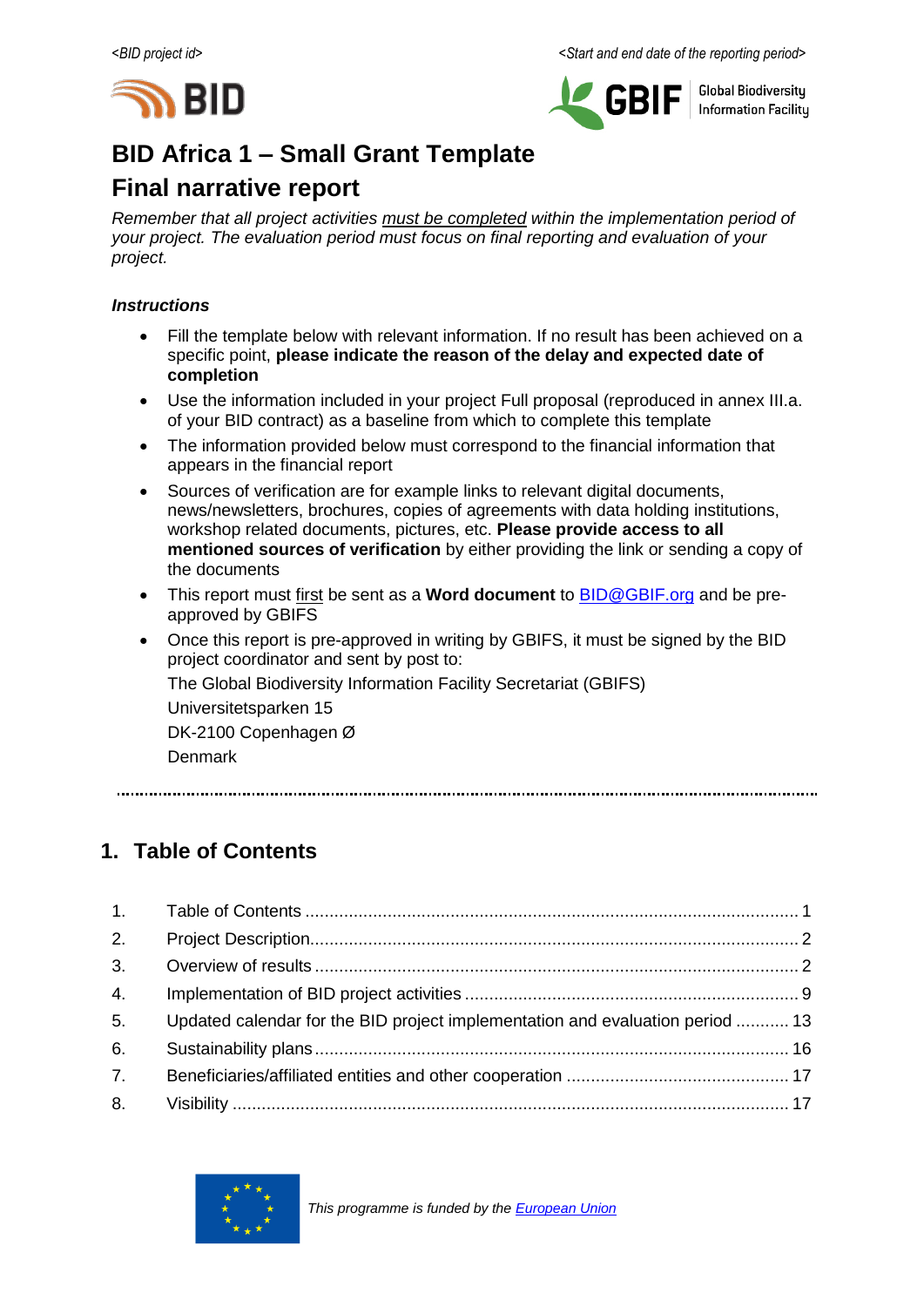



# <span id="page-1-0"></span>**2. Project Information**

- 2.1. **Principal investigator and grant coordinator: Institution/network/agency name:** Natural History Museum of Zimbabwe
- **2.2. Principal investigator name and role:** Tsitsi S. Maponga (Assistant Curator of Mammalogy)
- **2.3. BID proposal identifier:** BID-AF2015-0117-SMA
- **2.4. Project title:** Making the zoology collection at the Natural History Museum of Zimbabwe accessible through GBIF by end of 2017
- **2.5. Start date and end date of the reporting period:** 1 June 2016- 30 June 2017
- **2.6. Country(ies) in which the activities take place:** Zimbabwe

# <span id="page-1-1"></span>**3. Overview of results**

#### **3.1. Executive summary**

*Give a short summary of the activities implemented and the outcomes of the project for the whole implementation period (500 words maximum).*

11000 mammalogy specimens records have been digitized and nearly 9000 specimens have been Geo-referenced (using geolocate, tiptop globe, google maps) into excel. Most of the data has been cleaned via open refine and cross checking with mammal forms; however, we acknowledge that data cannot be without errors therefore we will continue cleaning it. Data was aligned to Darwin Core international standards for example with taxonomy we used catalogue of life and GBIF narme\_parser to document our checklist. The server was bought and the software for a functional database system in SPECIFY 6 was installed, therefore data has now been uploaded to this server.

The Natural History Museum of Zimbabwe's was registered as a data publisher and we are running our own IPT. Our checklist data for 11 000 specimens was uploaded and it was registered and made available to the public on the  $5<sup>th</sup>$  of May 2017. However, we are still working on data sharing agreements between The Natural history Museum, Zimbabwe Parks and Wildlife Management Authority, and the National University of Science and Technology particularly now that our data has since been made available. On the 30<sup>th</sup> of October 2017, a stakeholder's feedback meeting was conducted in which the stakeholders (NUST and Dambari Wildlife Trust), gave feedback on the poster and the links that were forwarded to them by the mammalogy department.

Lastly, on capacity building two workshops were done one in Nairobi Kenya and the other at the Natural History Museum in Zimbabwe. The first one empowered the project leader on how to handle the project and how the methods of which documentation could be approached using the Kenyan experience. Then the second one was a workshop for the Natural History Museum staff and ecologists from Matopos attended the introduction to biodiversity informatics workshop in October 2016. This was coordinated by the project leader and the project leader for the entomology project. Moreover, the assistants, for the mammalogy project also did a presentation on the overcoming barriers in documentation using their experiences. This workshop covered the reasons as to why we need to document digitally and why we need to share our data. It also covered the different types of softwares that can be used to document data. Trainees were taught software such as Open refine and Specify and the use of biota, catalogue of life, GBIF name parser (to confirm the taxonomy).

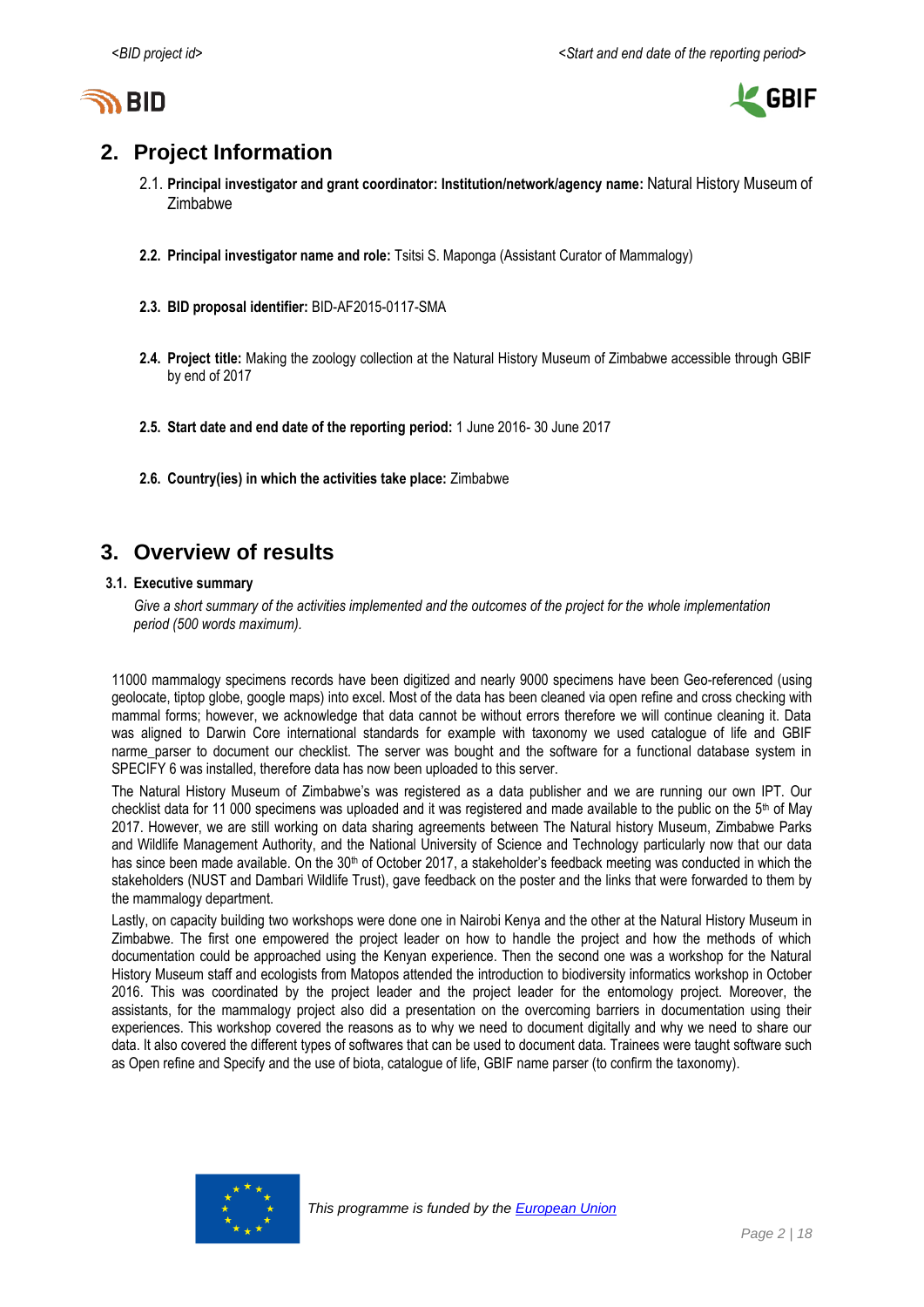



# **3.2. Progress against expected milestones:**

| <b>Expected</b><br>milestones/activities                                                                                                                           | Complete<br>d?<br>Yes/No | <b>Explanato</b><br>ry notes                                                                                                                                                                                                                                            | <b>Sources of verification</b>                                                                                                           |
|--------------------------------------------------------------------------------------------------------------------------------------------------------------------|--------------------------|-------------------------------------------------------------------------------------------------------------------------------------------------------------------------------------------------------------------------------------------------------------------------|------------------------------------------------------------------------------------------------------------------------------------------|
| Completed capacity self-<br>assessment questionnaire for<br>data holding institutions<br>(http://www.gbif.org/resource/8<br>2785)                                  | Yes                      |                                                                                                                                                                                                                                                                         |                                                                                                                                          |
| The instituton that will publish<br>your data is registered with<br>GBIF.org<br>For registered data publishers<br>see:<br>http://www.gbif.org/publisher/s<br>earch | Yes                      |                                                                                                                                                                                                                                                                         | http://www.gbif.org/publisher/5f2df235-914f-4cc9-<br>b247-08fb981e8b8a<br>http://www.nhmbyo.co.zw/ipt/resource?r=mammalo<br>gycollection |
| The data users identified in the<br>full proposal have documented<br>their intended use of the<br>mobilized data and provided<br>early feedback                    | Yes and<br>No            | The data<br>users gave<br>feedback<br>on how we<br>can<br>improve<br>data<br>presentati<br>on and<br>quality that<br>would be<br>best for<br>their<br>needs and<br>other<br>stakeholde<br>rs. But<br>they did<br>not state<br>how they<br>intend to<br>use the<br>data. |                                                                                                                                          |
| All mobilized data has been<br>published to GBIF.org                                                                                                               | Yes                      |                                                                                                                                                                                                                                                                         | http://www.gbif.org/dataset/f65b57b0-ad64-4e60-<br>a1f5-97c5c483664e                                                                     |
| All published data meet the<br>minimum requirements<br>outlined in the Data Quality                                                                                | Yes                      |                                                                                                                                                                                                                                                                         | http://www.gbif.org/dataset/f65b57b0-ad64-4e60-<br>a1f5-97c5c483664e                                                                     |

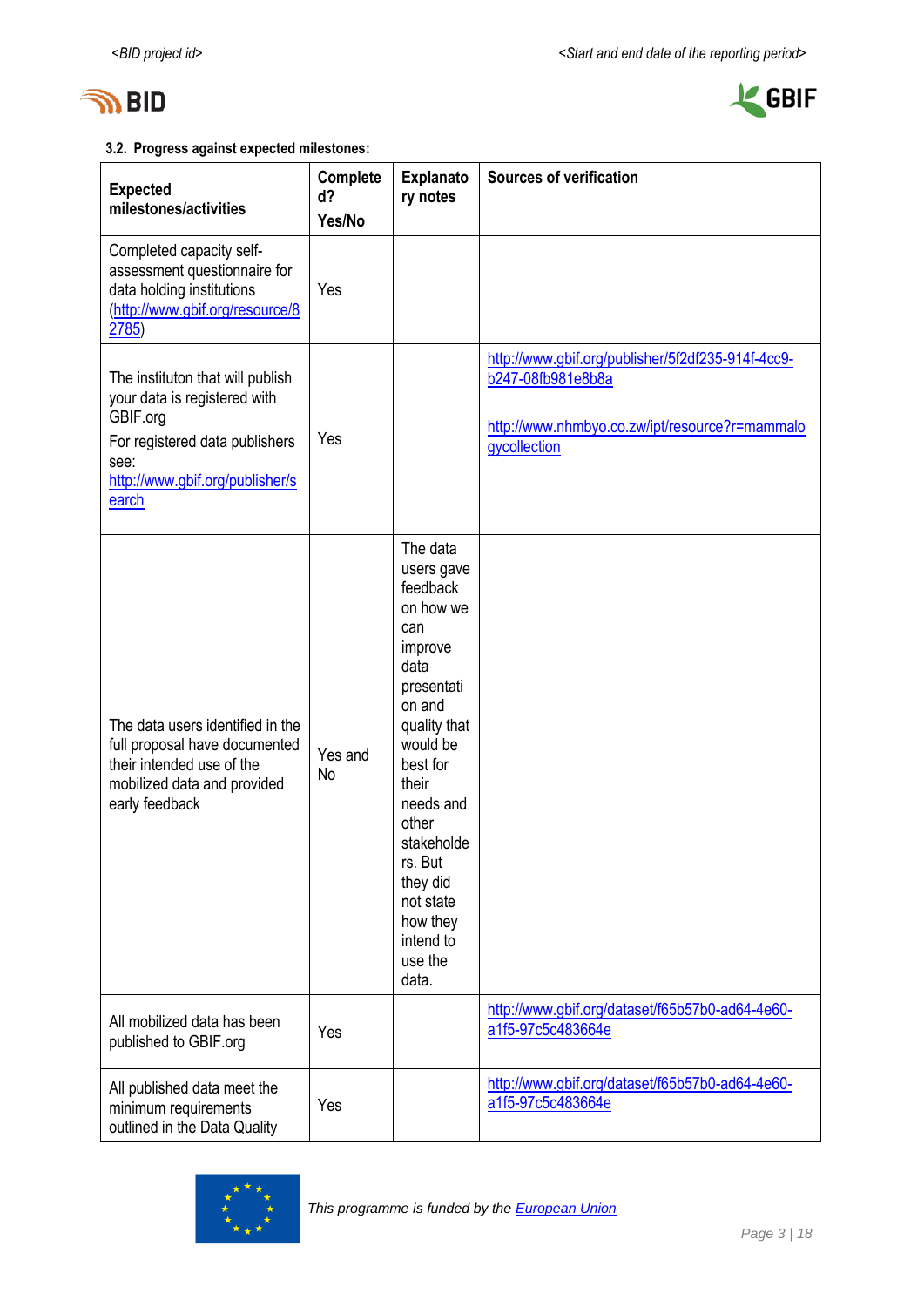



| Requirements available at<br>http://bid.gbif.org/en/communit<br>y/data-quality/                                                                                                                                                                                                                                                    |     |  |  |  |
|------------------------------------------------------------------------------------------------------------------------------------------------------------------------------------------------------------------------------------------------------------------------------------------------------------------------------------|-----|--|--|--|
| The training outcomes of the<br>project have been<br>documented, including the<br>number of people receiving<br>certification through the BID<br><b>Capacity Enhancement</b><br>workshops, the number of<br>people trained in nationally<br>organized events, and the<br>evaluation of the impacts of<br>these training activities | Yes |  |  |  |
| Final capacity self-<br>assessments have been<br>completed with sustainability<br>plans                                                                                                                                                                                                                                            | Yes |  |  |  |
| All uses of the mobilized data<br>have been documented                                                                                                                                                                                                                                                                             | Yes |  |  |  |
| Best practices and lessons<br>learned have been<br>documented                                                                                                                                                                                                                                                                      | Yes |  |  |  |

### **3.3. Project deliverables and activities**

*Refer to the table in section 2.2 "Deliverables, activities and reporting criteria" of your BID full proposal. Provide updates on the status of each of planned deliverables. We remind you that all deliverables should be completed at the time of drafting this report (end of implementation period). In the event of unexpected delay, please provide detailed explanatory notes and indicate planned completion date. Add as many rows as needed.*

| <b>Deliverable</b>                                                                                                                                                         | <b>Related</b><br>activity                  | <b>Completed</b><br>? Yes/No | <b>Explanatory</b><br>notes                                                                                                                                                                  | Sources of verification                                              |
|----------------------------------------------------------------------------------------------------------------------------------------------------------------------------|---------------------------------------------|------------------------------|----------------------------------------------------------------------------------------------------------------------------------------------------------------------------------------------|----------------------------------------------------------------------|
| 11 000<br>mammalogy<br>spcimens<br>records<br>digitized and<br>Geo-<br>referenced<br>into a<br>functional<br>database<br>system in<br>SPECIFY 6<br>and uploaded<br>to GBIF | Data<br>digitization<br>and<br>mobilization | Yes                          | 11000<br>specimens<br>were digitized<br>and these<br>were<br>translated into<br>checklists of<br>species that<br>are found in<br>the main<br>storeroom of<br>the<br>mammalogy<br>department. | http://www.gbif.org/dataset/f65b57b0-ad64-<br>4e60-a1f5-97c5c483664e |

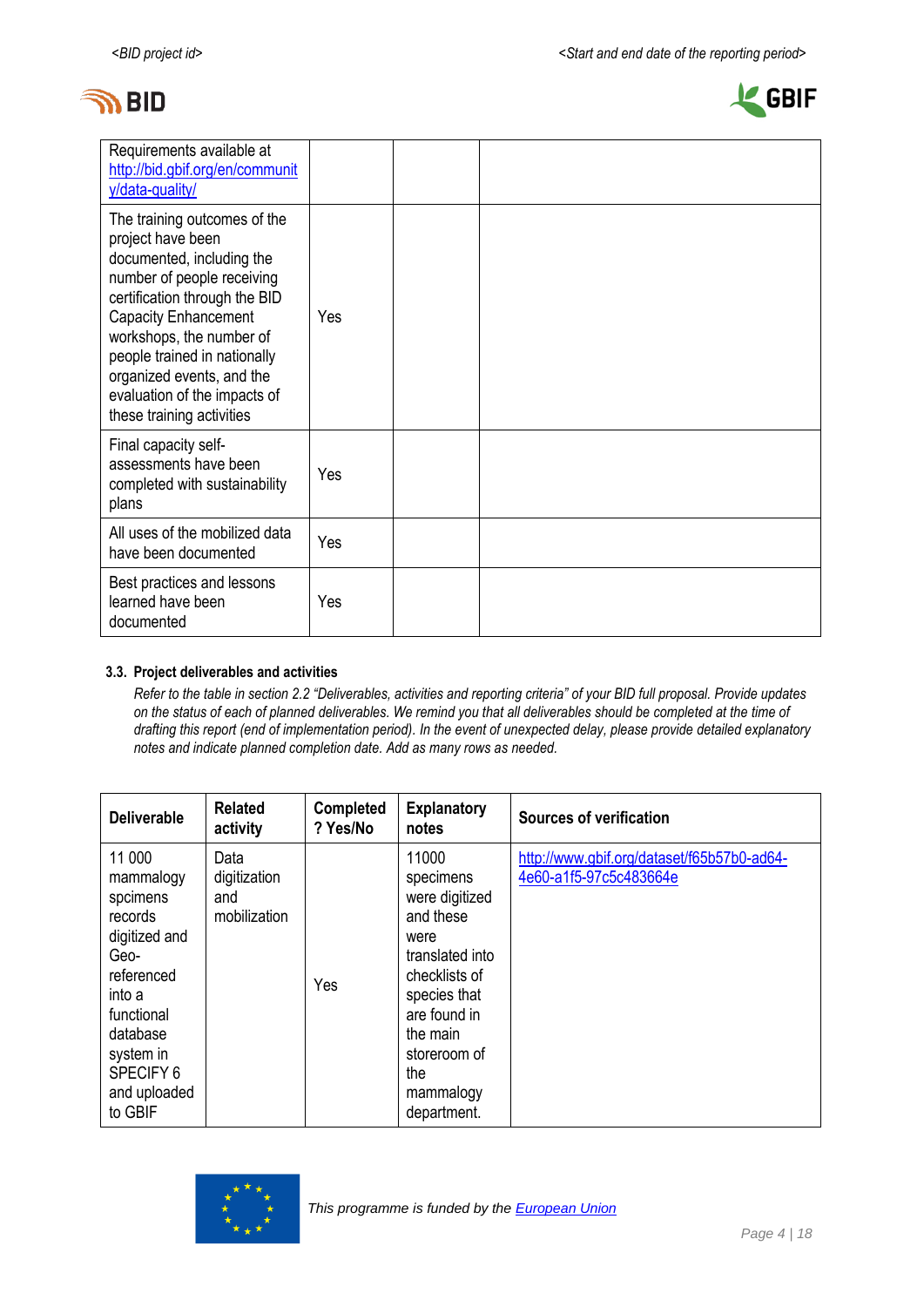



| 10 Museum<br>staff and 3<br>staff from the<br>Matopo<br>National<br>Parks trained<br>on bioiversity<br>data<br>mobilization<br>and<br>digitization<br>techniques | Training and<br>capacity<br>building                                    | Yes    | 2 indepth<br>workshops<br>were done.<br>The first one<br>was done in<br>Nairobi Kenya<br>where the<br>project<br>coordinator,<br>the IT officer<br>and the<br>entomology<br>Project<br>coordinator<br>attended the<br>training. The<br>second one<br>was done at<br>the Museum<br>and all<br>research<br>departments<br>including<br>curatorial<br>assistants and<br>2 National<br>Parks<br>ecologists<br>were trained. | http://naturalhistorymuseumzimbabwe.com/bid-<br>biodiversity-information-for-development/                                                           |
|------------------------------------------------------------------------------------------------------------------------------------------------------------------|-------------------------------------------------------------------------|--------|-------------------------------------------------------------------------------------------------------------------------------------------------------------------------------------------------------------------------------------------------------------------------------------------------------------------------------------------------------------------------------------------------------------------------|-----------------------------------------------------------------------------------------------------------------------------------------------------|
| Historical<br><b>Distribution</b><br>maps.                                                                                                                       | Applying<br>biodiversity<br>data in<br>decision-<br>making<br>processes | Yes/No | Maps were<br>designed on<br>geolocate after<br>locality data on<br>excel sheets<br>was converted<br>to CSV<br>formats. These<br>maps were<br>done for<br>individual<br>species. These<br>will be<br>published on<br>the Museum<br>website but an<br>extension file<br>on the the IPT<br>under simple<br>images will be<br>developed.                                                                                    | The maps were submitted to the web<br>developer who has been trying to upload them<br>on our website and they will be available early<br>next year. |

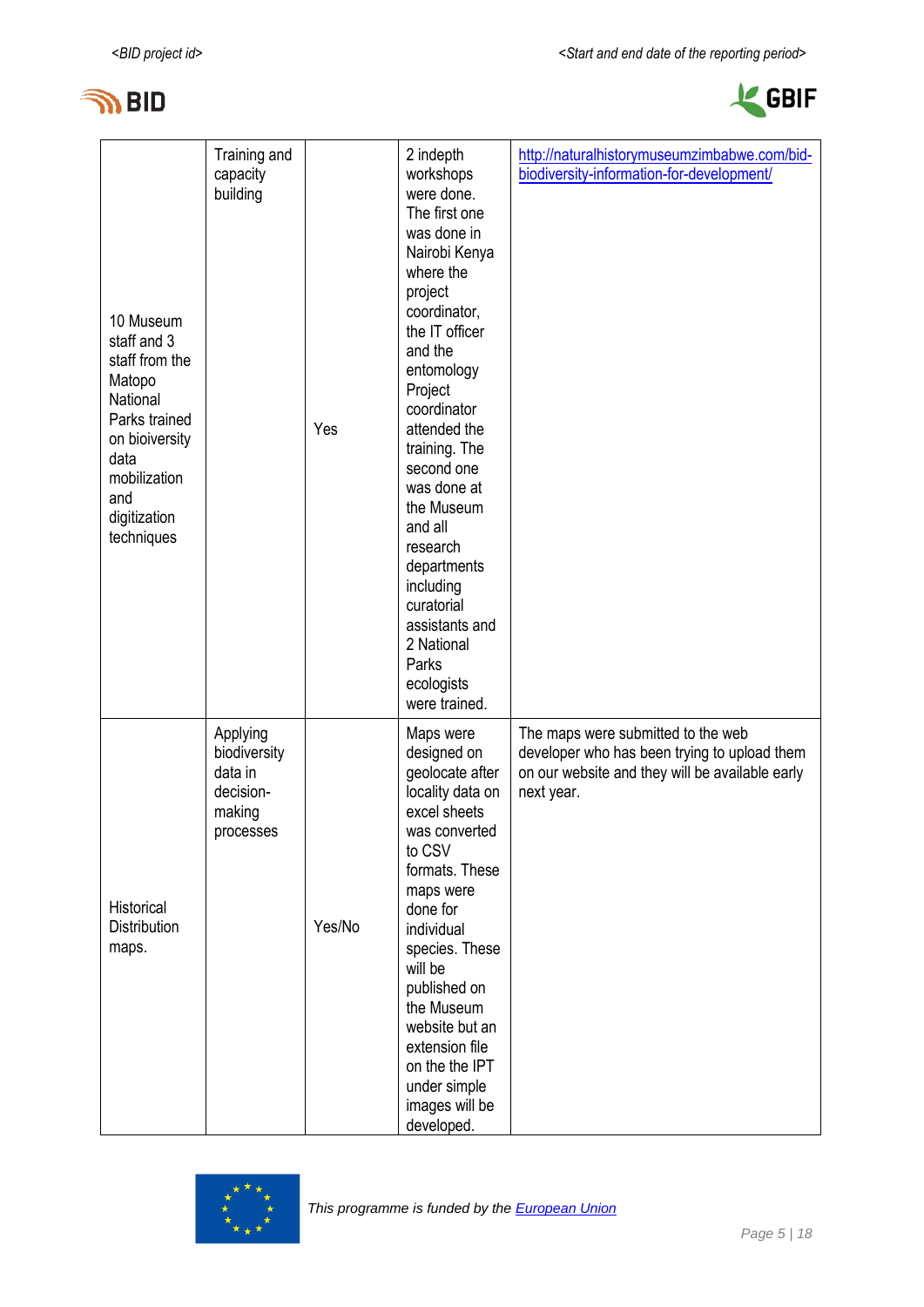



|                                                                                                           |                                                                         |     | This extension<br>file will have a<br>link to the<br>website where<br>the maps can<br>be found. |                                                                      |
|-----------------------------------------------------------------------------------------------------------|-------------------------------------------------------------------------|-----|-------------------------------------------------------------------------------------------------|----------------------------------------------------------------------|
| <b>Checklists for</b><br>at least 10<br>mammalian<br>families in the<br>protected<br>areas of<br>Zimbabwe | Applying<br>biodiversity<br>data in<br>decision-<br>making<br>processes | Yes | Checklists of at<br>least 23<br>mammalian<br>families were<br>uploded onto<br>the GBIF IPT      | http://www.gbif.org/dataset/f65b57b0-ad64-<br>4e60-a1f5-97c5c483664e |

### **3.4. Datasets published on GBIF.org**

*If the dataset is not yet published, please indicate detailed explanation about causes of delays". Add as many rows as needed.*

| <b>Dataset</b><br>title                                                                                                                                                                              | <b>Publishin</b><br>g<br>institutio<br>n | DOI or URL/Planned hosting institution                                                                                                                                                                           | Date/expect<br>ed date of<br>publication | <b>Explanator</b><br>y notes |
|------------------------------------------------------------------------------------------------------------------------------------------------------------------------------------------------------|------------------------------------------|------------------------------------------------------------------------------------------------------------------------------------------------------------------------------------------------------------------|------------------------------------------|------------------------------|
| BID-<br>AF2015-<br>$0117 -$<br>SMA.<br>Making<br>the<br>zoology<br>collection<br>at the<br>Natural<br>History<br>Museum<br>0f<br>Zimbabw<br>e<br>accessibl<br>e through<br>GBIF by<br>end of<br>2017 | <b>Natural</b><br>History<br>Museum      | http://www.gbif.org/publisher/5f2df235-914f-4cc9-b247-<br>08fb981e8b8a<br>http://www.gbif.org/dataset/f65b57b0-ad64-4e60-a1f5-<br>97c5c483664e<br>http://www.nhmbyo.co.zw/ipt/resource?r=mammalogycol<br>lection | 5 May 2017                               |                              |

### **3.5. Examples of use of biodiversity data available through GBIF**

*Use the table to document use or planned use of data available through GBIF as part of your project. You may want to refer to the section 2.5 "Plan to support the integration of biodiversity information into policy and decision-making* 

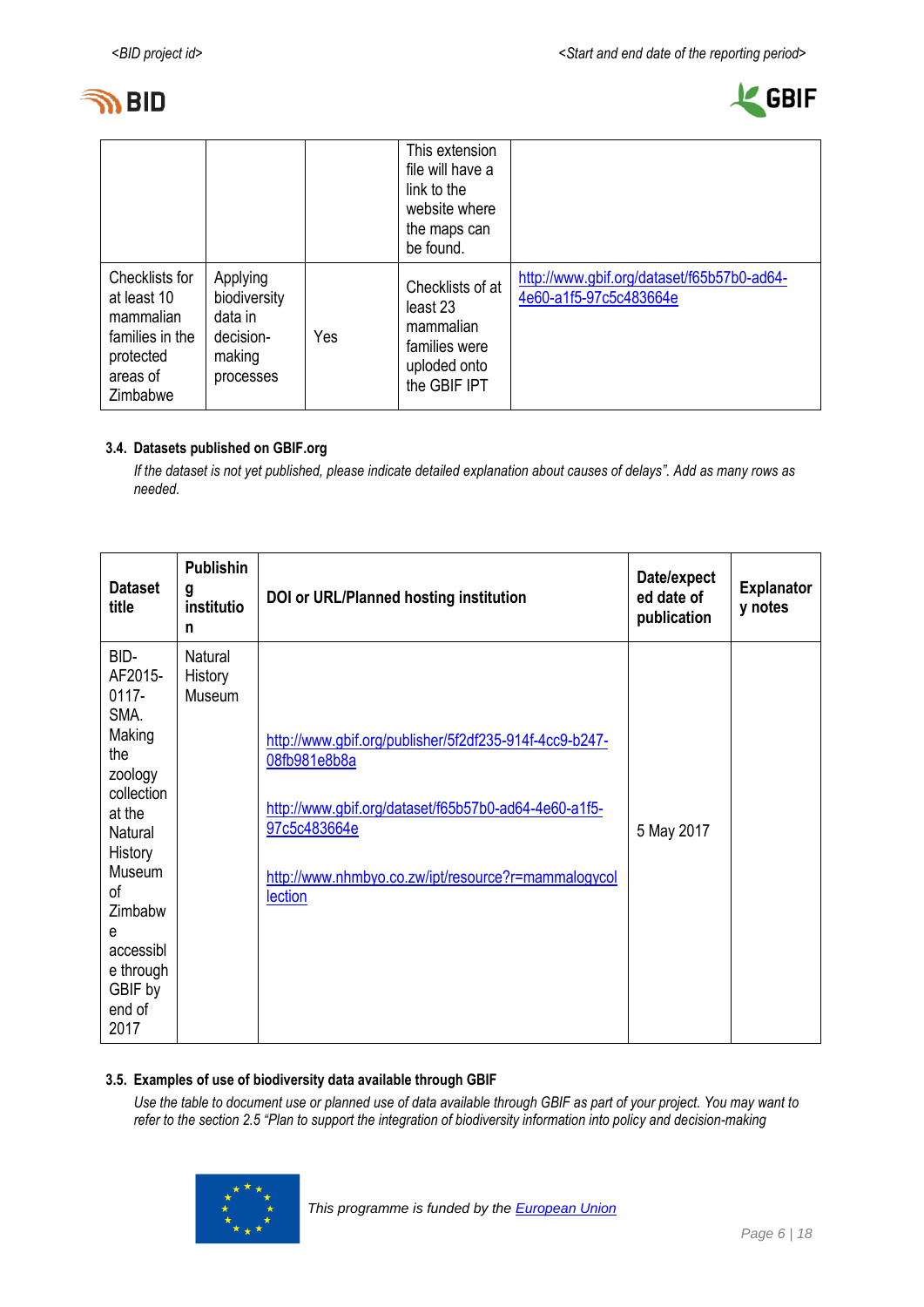



*processes" of your BID full proposal. Please provide the DOI for datasets published on GBIF or data downloaded from GBIF in the "Dataset" column. Briefly describe how the data have been used or are planned to be used in the "Data use" column (ca. 50 words). Provide the date or approximate time frame in months for the use or planned use in the "Date/time frame" column. Please provide links to any documents or webpages documenting the use in the "Sources of verification" column. Add as many rows as needed.*

| <b>Dataset</b>                                                                                                                                                            | Data user                                                                                                   | Data use                                                                                                          | Date/time<br>frame                                                                                                             | Sources of<br>verification | <b>Notes</b>                                                                                                                                                                                                                                                                                                                                                     |
|---------------------------------------------------------------------------------------------------------------------------------------------------------------------------|-------------------------------------------------------------------------------------------------------------|-------------------------------------------------------------------------------------------------------------------|--------------------------------------------------------------------------------------------------------------------------------|----------------------------|------------------------------------------------------------------------------------------------------------------------------------------------------------------------------------------------------------------------------------------------------------------------------------------------------------------------------------------------------------------|
| BID-AF2015-<br>0117-SMA.<br>Making the<br>zoology<br>collection at the<br><b>Natural History</b><br>Museum of<br>Zimbabwe<br>accessible<br>through GBIF by<br>end of 2017 | National<br>University<br>of I<br>Science<br>and<br>Technology<br>will<br>be<br>our<br>Data<br>main<br>User | information<br><b>Baseline</b><br>for<br>undergraduate/<br><b>Masters</b><br>projects                             | Available<br>from<br>May<br>2017.<br>(We<br>expect<br>that<br>this data will<br>be used for<br>as long as it<br>is available). |                            | <b>Students</b><br>have always<br>come<br>for<br>assistance<br>their<br><b>on</b><br>projects<br>particularly<br>when<br>they<br>looking<br>are<br>for<br>biodiversity<br>baseline<br>data. We will<br>therefore be<br>able<br>to<br>provide data<br>in<br>a<br>user<br>friendly<br>format<br>as<br>compared to<br>analogue<br>which<br>was<br>often<br>tedious. |
|                                                                                                                                                                           | Zimbabwe<br><b>National Parks</b>                                                                           | Comparisons<br>between<br>present biodiversity data<br>and past biodiversity data                                 | Available<br>June<br>from<br>2017                                                                                              |                            | This<br>will<br>promote<br>οf<br>sharing<br>resources<br>and it might<br>promote<br>research<br>synergies<br>between the<br>two<br>institutions.                                                                                                                                                                                                                 |
|                                                                                                                                                                           | International<br>researchers                                                                                | Obtaining information<br>on<br>localities and information on<br>morphology and physiology<br>of mammalian species | Available<br>June<br>from<br>2017                                                                                              |                            | It<br>might<br>make<br>it<br>for<br>easier<br>researchers<br>to first look<br>the<br>for<br>information                                                                                                                                                                                                                                                          |

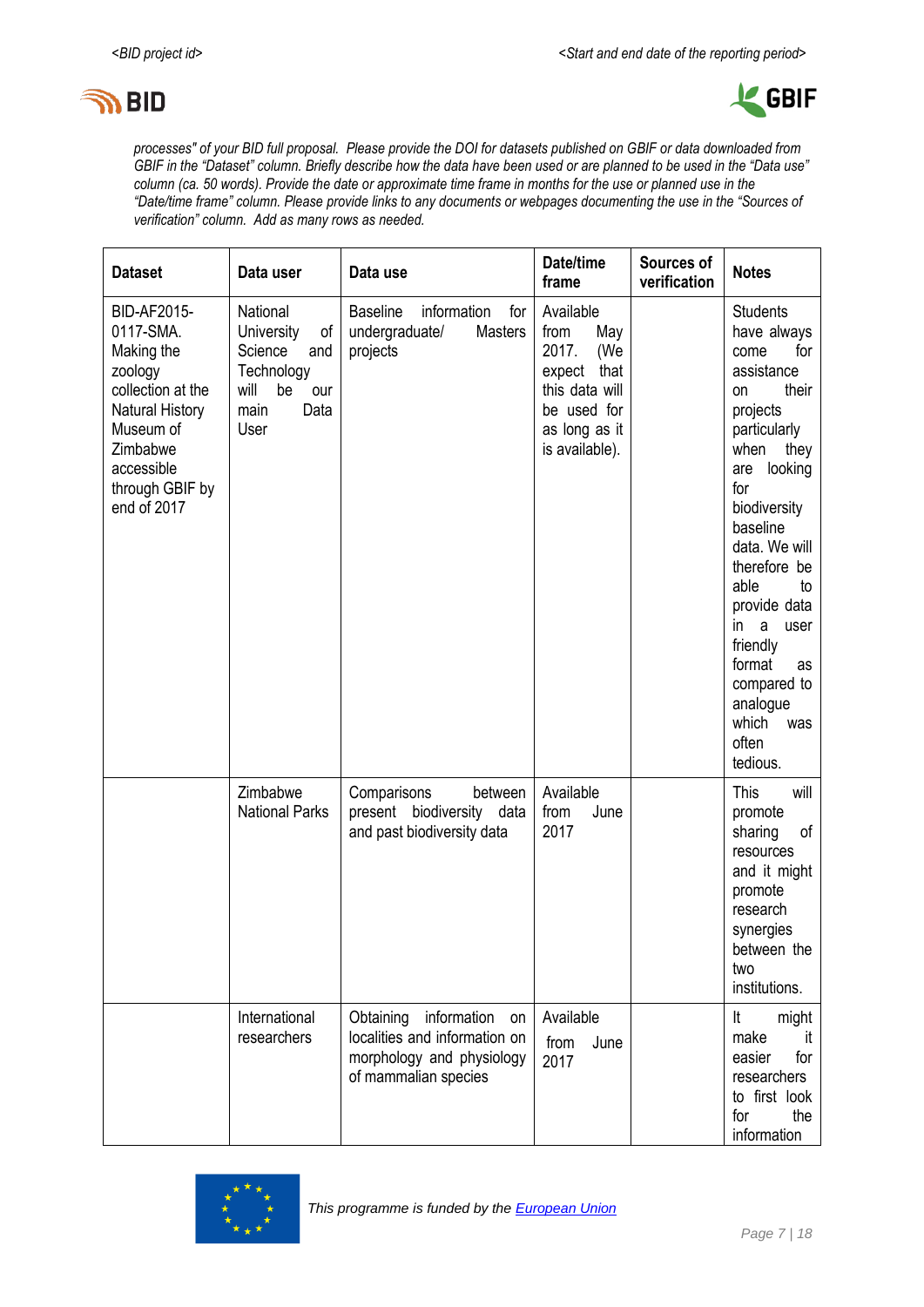



|                                                                                      |                                                                                                         |                                                                                       | they<br>want<br>without<br>actually<br>visiting<br>the<br>museum<br>which<br>may<br>rather be too<br>expensive<br>especially<br>those<br>for<br>researchers<br>that live very<br>far. |
|--------------------------------------------------------------------------------------|---------------------------------------------------------------------------------------------------------|---------------------------------------------------------------------------------------|---------------------------------------------------------------------------------------------------------------------------------------------------------------------------------------|
| Mammalogy<br>department<br>plus the rest of<br>science<br>the<br>department<br>staff | Assisting the project leader<br>in introducing what GBIF is<br>and how to digitise and<br>mobilise data | From<br>October<br>2016 up until<br>finish<br>we<br>documenting<br>our<br>collection. |                                                                                                                                                                                       |

### **3.6. Events organized as part of the project**

*List all the events that have been organized as part of your project. Please provide links to any documents or webpages documenting the use in the "Sources of verification" column. Add as many rows as needed.*

| <b>Full title</b>                                            | Organizing<br>institution                                                                                              | <b>Dates</b>                          | Number of<br>participants | <b>Sources of verification</b>                                                            |
|--------------------------------------------------------------|------------------------------------------------------------------------------------------------------------------------|---------------------------------------|---------------------------|-------------------------------------------------------------------------------------------|
| Feedback<br>meeting from<br><b>Stakeholders</b>              | Natural<br>History<br>Museum                                                                                           | 30/10/2017                            | 6                         |                                                                                           |
| Feedback<br>meeting<br>to<br>staff members                   | Natural<br>History<br>Museum<br>0f<br>Zimbabwe                                                                         | 9 <sup>th</sup><br>of<br>July<br>2017 |                           | http://naturalhistorymuseumzimbabwe.com/bid-<br>biodiversity-information-for-development/ |
| Introduction to<br><b>Biodiversity</b><br><b>Informatics</b> | Natural<br>Histrory<br>Museum<br>Department of<br>Mammalogy<br>inconjuction<br>with<br>the<br>Entomology<br>Department | $18-19$<br>October<br>2016            | 28                        | http://naturalhistorymuseumzimbabwe.com/bid-<br>biodiversity-information-for-development/ |
| <b>GBIF</b><br>Initial<br>project<br>partners                | Natural<br>Histrory<br>Museum                                                                                          | $11 - 15$<br>July<br>2016             | 15                        |                                                                                           |

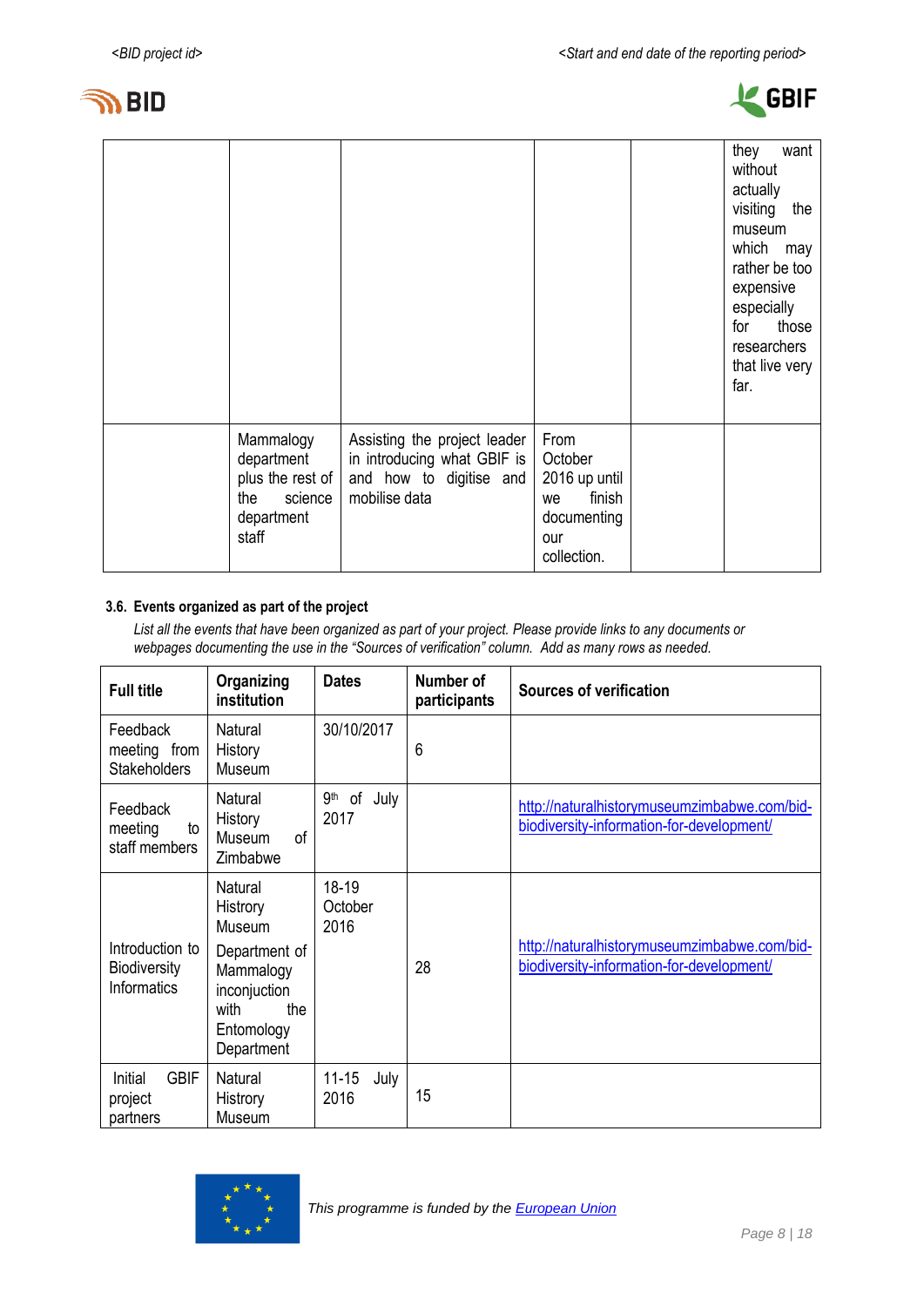



| meeting | (Entomology<br>and<br>Mammalogy<br>departments),<br>Kenya<br>Museum |  |  |
|---------|---------------------------------------------------------------------|--|--|
|         |                                                                     |  |  |

# <span id="page-8-0"></span>**4. Implementation of BID project activities**

*Refer to section 2.2 "Deliverables, activities and reporting criteria" in your BID full proposal. Provide updates on each of the activities using the reporting criteria and other sources of verification as appropriate. Sources of verification are for example links to relevant digital document, news, newsletter, brochures, copies of* 

*agreements with data holding institutions, workshop related documents, pictures, etc.*

### **4.1. Goal 1: Increase available biodiversity data, within and beyond the grant period**

### *Activity 1 name:* **Data digitization and mobilization**

*Please use same activity name as the one given in section 2.2 "Deliverables, activities and reporting criteria" in your BID full proposal.*

### **Description of any implementation during the reporting period**

Over 11 000 mammalogy specimen records were digitized and over 9000 specimens that had specific locations were Geo-referenced (using geolocate, tiptop globe, google maps) into excel. Data was cleaned using open refine, and taxonomy well defined using Catalogue of Life, GBIF name parser, and IUCN. Though data has been cleaned it can never be completely out of errors, but we have managed to align to the data quality standards i.e. Darwin Core international standards. The server was bought and the software for a functional database system in SPECIFY installed, and data was uploaded to the server.

The Natural History Museum has been registered as a GBIF data publisher, the IPT is up, and running and our data was published on the 5th of May 2017 using this IPT. No data on occurrences has been uploaded due to the executive directorate being sceptical about releasing this information to the public. However, we are working on maps that we aim to publish on our website. These would be species specific and will show the distribution of each species in relation to what is held in our collection. An extension file (under simple images) or a link to the website will be uploaded to GBIF by end of July 2017. We are still working on data sharing agreements between The Natural History Museum, and the Zimbabwe Parks and Wildlife Management Authority, for instance the ecologists from Matopos attended the the introduction to biodiversity informatics workshop in October 2016. However, since the checklist has been released it would be easier to have agreements to share data with an existing dataset.

A workshop was conducted between the Mammalogy Department and 2 stakeholder representatives each from NUST and Dambari Wildlife Trust on the  $30<sup>th</sup>$  of October 2017. The main agenda was to get feedback on user preferences and needs after checklists posters were distributed to the stakeholders. The first recommendation was the need to change the title into Making the mammalogy collection at the Natural History Museum accessible through GBIF by the end of 2017 not "Zoology" because zoology is a broad term which includes all the other species, even those that are not mammals.

Secondly it was highlighted that the project should include our native names of the species to make it helpful to everyone, even the primary school children. This is because the project aims at helping the public, therefore old people and pupils should also benefit from it. Generic names are to be used where possible in-order to fill in the blank spaces. Moreover, the project should include the new species names and the original old names since species names keep changing. The collection can however keep the original names as long as the accession numbers are still intact, to link them to the electronic data. In addition to that the department is to let the public know that the complete GBIF excel data sheet is available upon request, only the Meta data is available online.

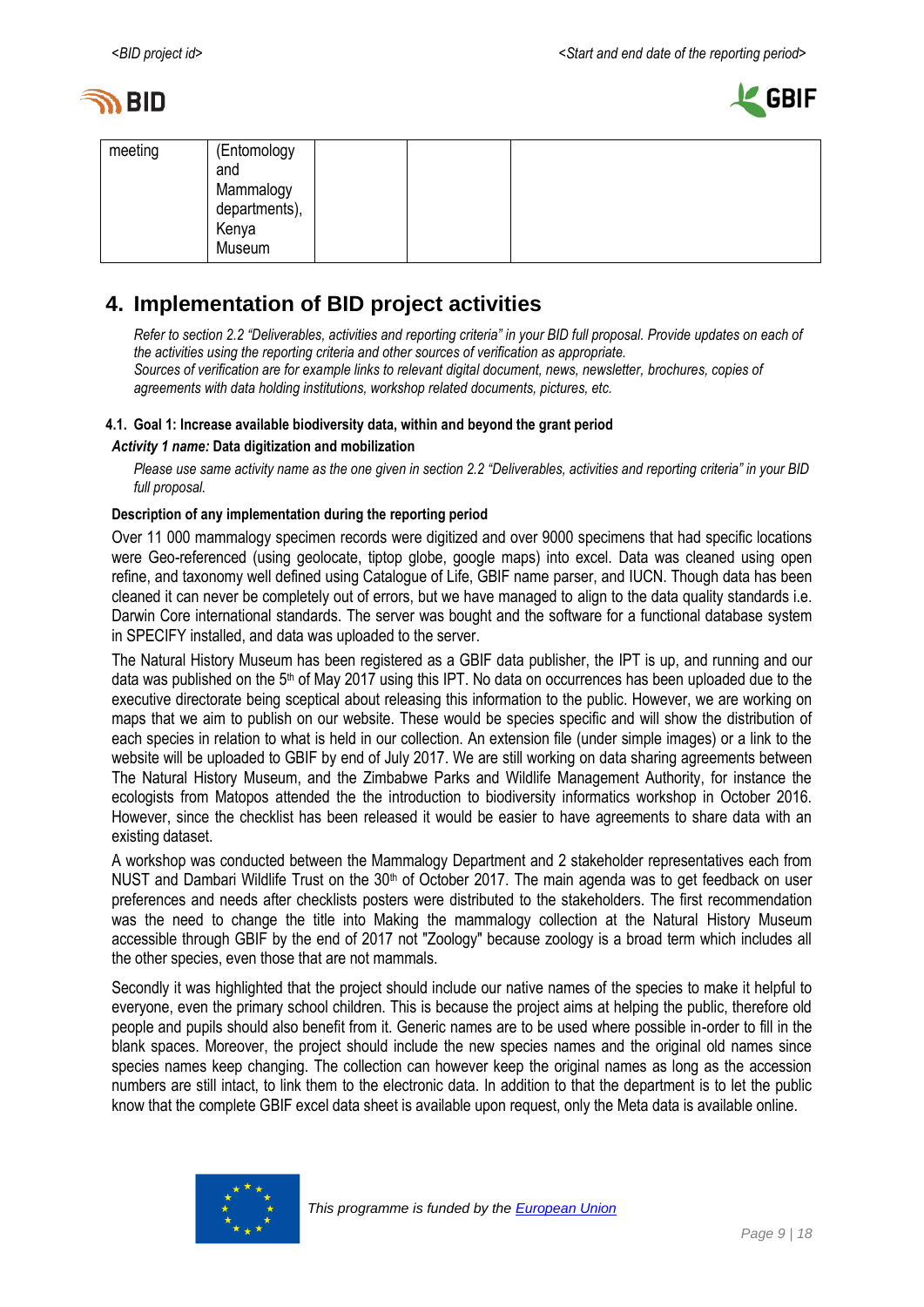



Thirdly, the stakeholders also highlighted the importance of adding the number of species on the maps so that the users can find it more useful for abundance and better conclusion can be drawn from it, this is because some of the dots merge and it may seem like one specimen when it's more than that. Also the state of the species on the IUCN and/ or CITIES should be added the data sheet.

In addition to that, there is need for the museum to make an inventory on the species currently found in the National Parks and compare the finding to the historic data so that they is conclusive data on the changes in population dynamics of the mammals. This will help the public and policy makers to come up with better conservation methods. This therefore means that the museum has to work hand in hand with the Zimbabwe Parks and researchers to get the approximated population numbers. The department also needs to contact National University of Science and Technology to get the record book that Wilson was working on and try and finish the project as it is useful in mammal population dynamics.

The meeting was an eye opener for the department as all the above recommendation will help to make a better and more appreciated project by the locals and the international users for conservation and educational purposes. This therefore means that the department needs to conduct an outreach to inform the public about the availability of this data to ensure maximum utilisation of the project in and around the country. Finally A data paper has also been sent for technical review to Journal of Biosciences.

#### **Sources of verification**

<http://www.gbif.org/publisher/5f2df235-914f-4cc9-b247-08fb981e8b8a>

<http://www.gbif.org/dataset/f65b57b0-ad64-4e60-a1f5-97c5c483664e>

<http://naturalhistorymuseumzimbabwe.com/bid-biodiversity-information-for-development/>

<http://www.nhmbyo.co.zw/ipt/resource?r=mammalogycollection>

### *Activity 2 name:* **Training and capacity building**

### **Description of any implementation during the reporting period**

In July, the mammalogy project coordinator and the project coordinator for the entomology project visited Kenya to attend an Initial GBIF project partners meeting which was specifically meant for the regional entomology group. However due to the content that was going to shared on biodiversity informatics and on lessons on digitization the project leader saw this as best fit to attend this workshop. Then in October 2016, 28 museum staff, attachment students, and staff from the Matopos National Park were introduced to SPECIFY 6 and its benefits. The participants were also trained on biodiversity data mobilization and digitizing techniques. However, the training on digitizing on specify, updating, managing, and maintaining the database will be done in January 2017. Training on data on Data Cleaning, Geo-referencing techniques was done during the introductory workshop. The project coordinator also learnt about data cleaning tools, introduction to specify, documenting data on excel and why we need to standardise. Now that the server is functional museum staff are beginning to upload their data onto the SPECIFY database. The National parks' staff attended the workshop and we hope that we can work towards them being able to access the data that is now available to combine and analyse the historic and current data to assess the status and trends of the biodiversity in Zimbabwe.

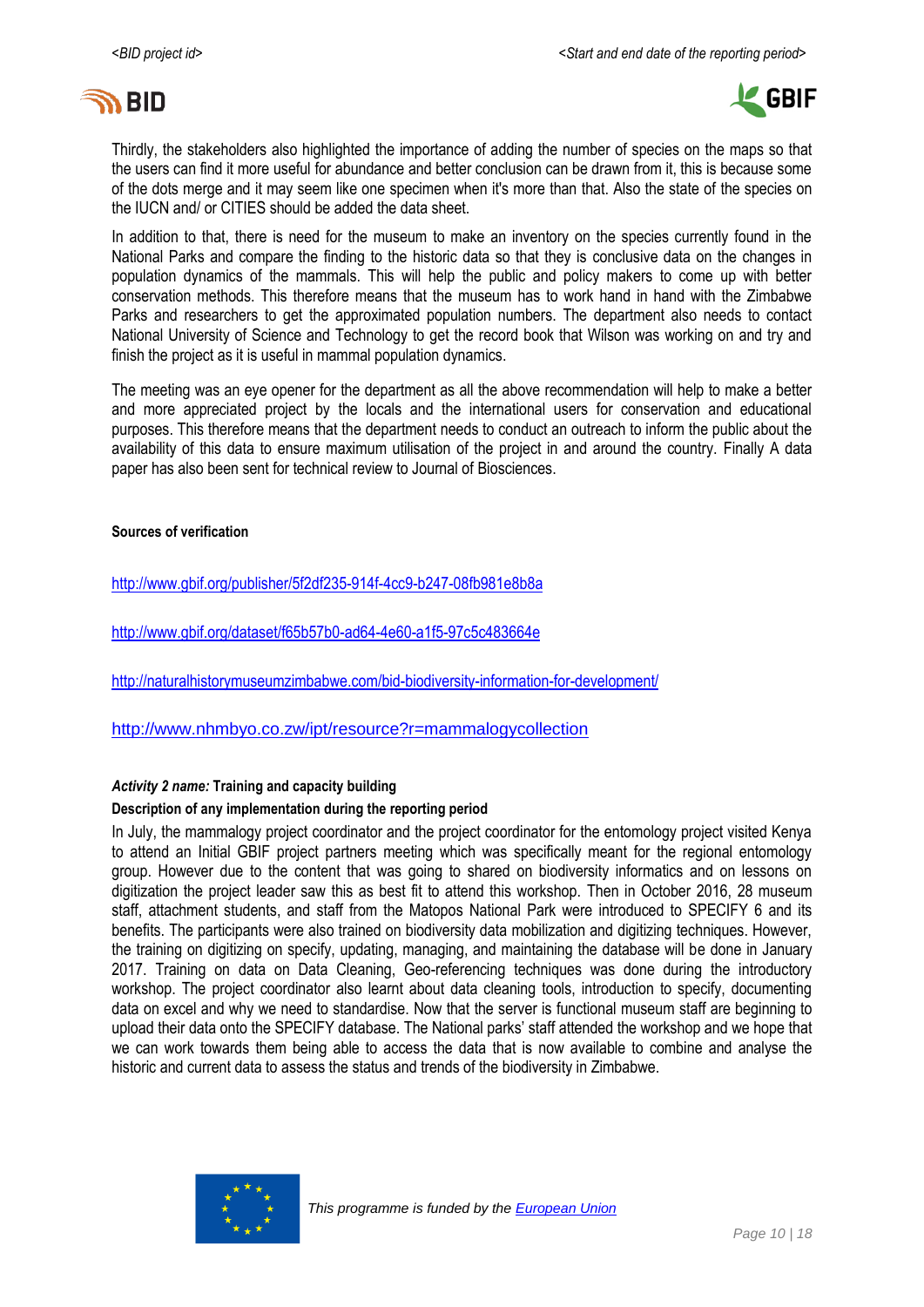



#### **Sources of verification**

<https://www.facebook.com/NHMZimbabwe/photos/pcb.1131692060278405/1131686540278957/?type=3&theater> <https://www.facebook.com/NHMZimbabwe/photos/pcb.1131692060278405/1131686896945588/?type=3&theater> [https://www.facebook.com/nationalmuseumsofkenya/photos/pcb.10154181413059385/1015](https://www.facebook.com/nationalmuseumsofkenya/photos/pcb.10154181413059385/10154181409989385/?type=3&theater) [4181409989385/?type=3&theater](https://www.facebook.com/nationalmuseumsofkenya/photos/pcb.10154181413059385/10154181409989385/?type=3&theater)

<http://naturalhistorymuseumzimbabwe.com/bid-biodiversity-information-for-development/>

**4.2. Goal 2: Apply biodiversity data in response to conservation priorities** *Activity 1 name:* **Apply biodiversity data in response to conservation priorities**

### **Description of any implementation during the reporting period**

Data was published via GBIF and the Museum Website. This data contains 23 mammalian families in and around protected areas of countries, predominantly Zimbabwe, Malawi, Zambia, and Botswana. Maps have been created but we are still having issues with our Executive Directorate who are sceptical about publishing occurrence data. However, with the production of the metadata and checklists this has made it easier to begin the process of dissemination to local partners who we hope are going to utilise these findings in their policy making.

A workshop was conducted between the Mammalogy Department and 2 stakeholder representatives each from NUST and Dambari Wildlife Trust on the 30<sup>th</sup> of October 2017. The main agenda was to get feedback on user preferences and needs after checklists posters were distributed to the stakeholders. The first recommendation was the need to change the title into Making the mammalogy collection at the Natural History Museum accessible through GBIF by the end of 2017 not "Zoology" because zoology is a broad term which includes all the other species, even those that are not mammals.

Secondly it was highlighted that the project should include our native names of the species to make it helpful to everyone, even the primary school children. This is because the project aims at helping the public, therefore old people and pupils should also benefit from it. Generic names are to be used where possible in-order to fill in the blank spaces. Moreover, the project should include the new species names and the original old names since species names keep changing. The collection can however keep the original names as long as the accession numbers are still intact, to link them to the electronic data. In addition to that the department is to let the public know that the complete GBIF excel data sheet is available upon request, only the Meta data is available online.

Thirdly, the stakeholders also highlighted the importance of adding the number of species on the maps so that the users can find it more useful for abundance and better conclusion can be drawn from it, this is because some of the dots merge and it may seem like one specimen when it's more than that. Also the state of the species on the IUCN and/ or CITIES should be added the data sheet.

In addition to that, there is need for the museum to make an inventory on the species currently found in the National Parks and compare the finding to the historic data so that they is conclusive data on the changes in population dynamics of the mammals. This will help the public and policy makers to come up with better conservation methods. This therefore means that the museum has to work hand in hand with the Zimbabwe Parks and researchers to get the approximated population numbers. The department also needs to contact National University of Science and Technology to get the record book that Wilson was working on and try and finish the project as it is useful in mammal population dynamics.

The meeting was an eye opener for the department as all the above recommendation will help to make a better and more appreciated project by the locals and the international users for conservation and educational

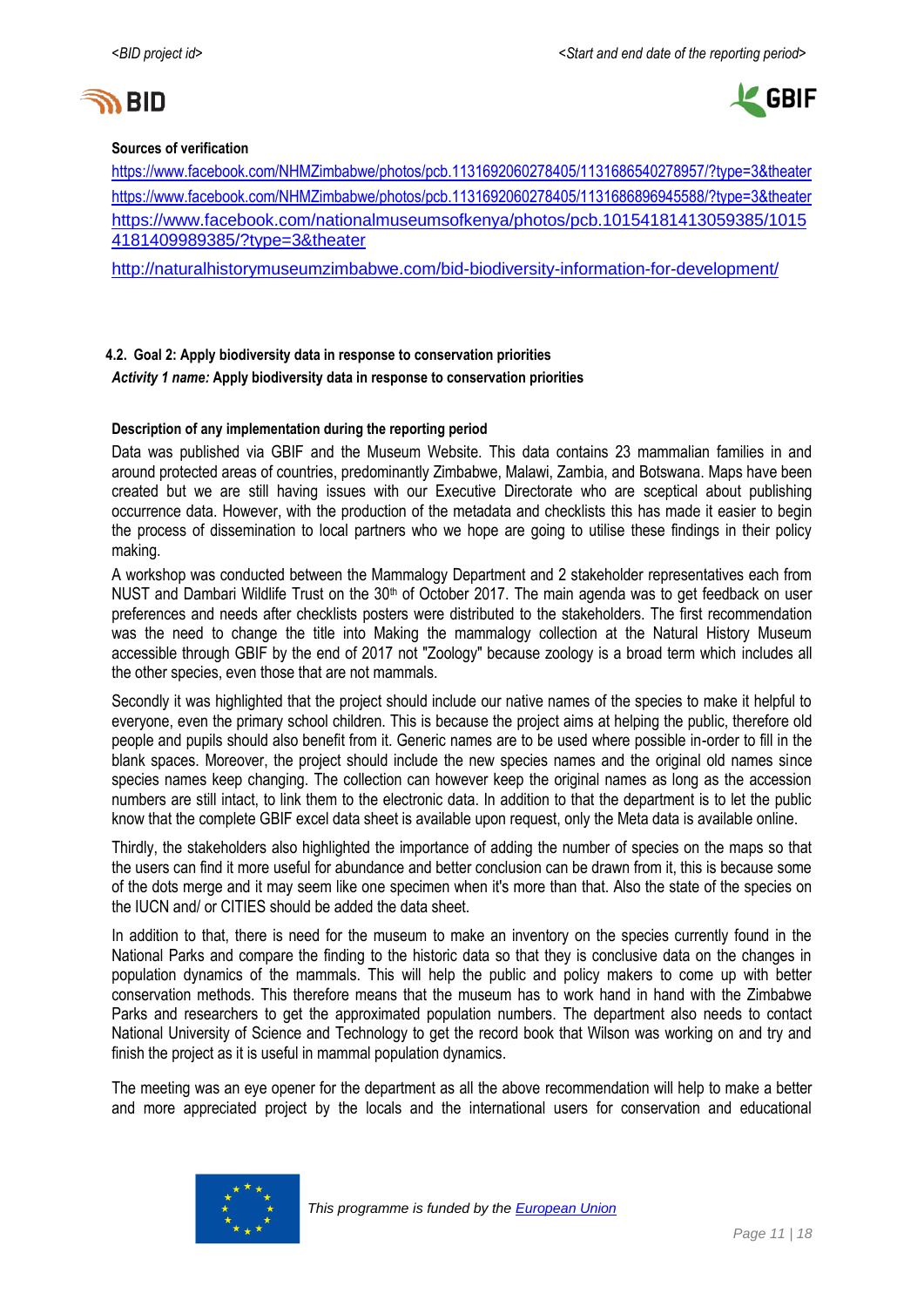



purposes. This therefore means that the department needs to conduct an outreach to inform the public about the availability of this data to ensure maximum utilisation of the project in and around the country.

#### **Sources of verification**

<http://naturalhistorymuseumzimbabwe.com/bid-biodiversity-information-for-development/>

*Activity 2 name:*

**Description of any implementation during the reporting period**

**Sources of verification**

*[Add as many activities as given in your full proposal under "Deliverables, activities and reporting criteria" for goal 2]*

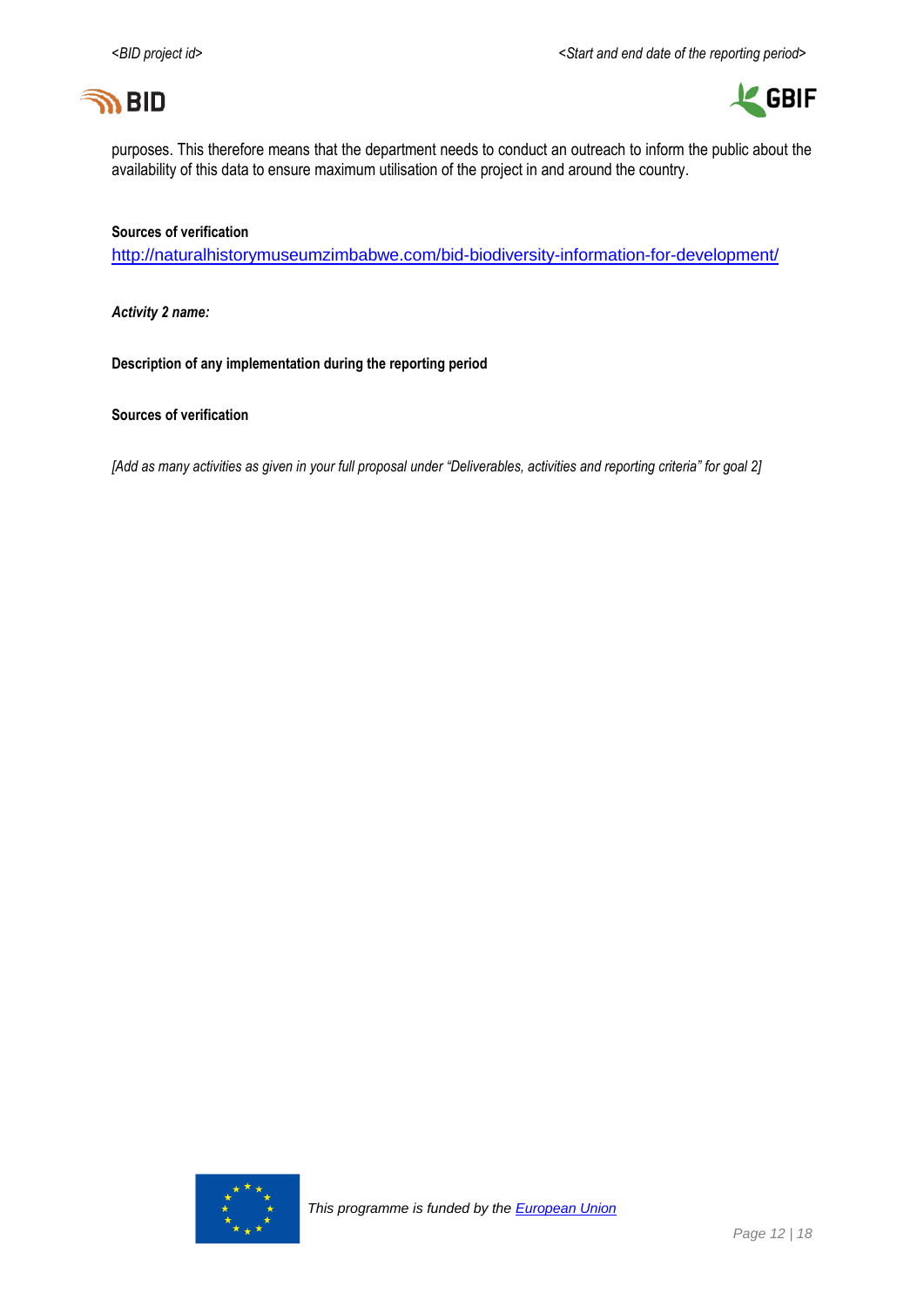# **IN BID**



# **5. Updated calendar for the BID project implementation and evaluation period**

*The calendar should be completed in the same way as in the Full Project Proposal, but should include any expected changes. Provide reasons for any expected changes in section 5.1 'Explanatory Notes'.*

<span id="page-12-0"></span>

| Implementation period (maximum 12 months, starting 1 June 2016 at the earliest)                                                    |   |            |                |                |                   |                 |                |   |              |              |              |              |              |              |                           |              |              |              |  |                      |  |  |                                                                                                                           |
|------------------------------------------------------------------------------------------------------------------------------------|---|------------|----------------|----------------|-------------------|-----------------|----------------|---|--------------|--------------|--------------|--------------|--------------|--------------|---------------------------|--------------|--------------|--------------|--|----------------------|--|--|---------------------------------------------------------------------------------------------------------------------------|
| Implementation period start date and end date<br>(dd/mm/yy)                                                                        |   |            |                |                |                   |                 |                |   |              |              |              |              |              |              |                           |              |              |              |  |                      |  |  |                                                                                                                           |
| <b>Activity</b>                                                                                                                    |   | $\sqrt{2}$ | $\mathfrak{Z}$ | $\overline{4}$ | $5\phantom{.0}$   | $6\overline{6}$ | $\overline{7}$ | 8 | 9            |              |              | $10$ 11 12   | 13           |              |                           | 14   15   16 | 17           |              |  | 18 19 20 21 22 23 24 |  |  | <b>Notes</b>                                                                                                              |
| Self assessment                                                                                                                    | X |            |                |                |                   |                 |                |   |              |              |              |              |              |              |                           |              |              |              |  |                      |  |  |                                                                                                                           |
| Update and Install the necessary software                                                                                          | X |            |                |                |                   | X               |                |   |              |              |              |              |              |              |                           |              |              |              |  |                      |  |  |                                                                                                                           |
| Train staff on biodiversity informatics techniques<br>and Specify database management                                              |   | X          |                |                | X                 |                 |                |   |              |              |              | X            | X            |              |                           |              |              |              |  |                      |  |  |                                                                                                                           |
| Collate information and migrate existing digitized<br>records into Specify 6                                                       |   |            |                |                |                   |                 |                |   |              |              | X            | x            |              |              |                           |              |              |              |  |                      |  |  |                                                                                                                           |
| Capture undigitised records into Specify 6                                                                                         |   |            |                |                |                   |                 |                |   | X            | $\pmb{\chi}$ | $\mathsf{X}$ | $\mathsf{x}$ |              |              |                           |              |              |              |  |                      |  |  |                                                                                                                           |
| Clean data, refine data, Georeference localities<br>(Geolocate) and confirm taxonomies (Catalogue of<br>life and GBIF name Parser) |   |            | X              |                | x   x   x   x   x |                 |                |   | $\mathsf{X}$ | $\mathsf{X}$ | $\mathsf{X}$ | X            |              |              |                           |              |              |              |  |                      |  |  |                                                                                                                           |
| Data analysis and reports compilation                                                                                              |   |            |                |                |                   |                 |                |   |              |              | $\mathsf{x}$ | $\mathsf{X}$ | $\mathsf{X}$ | $\mathsf{x}$ | X                         |              |              |              |  |                      |  |  | A checklist has been published<br>however, we are still working on<br>publishing the occurrence maps<br>for each species. |
| Distribute Reports to end users                                                                                                    |   |            |                |                |                   |                 |                |   |              |              |              | X            | $\mathsf{X}$ | $\mathsf{X}$ | $\boldsymbol{\mathsf{x}}$ | $\mathsf{X}$ | $\mathsf{X}$ | $\mathsf{x}$ |  |                      |  |  |                                                                                                                           |
| Upload data to GBIF                                                                                                                |   |            |                |                |                   |                 |                |   |              |              | X            | X            |              |              |                           |              |              |              |  |                      |  |  |                                                                                                                           |

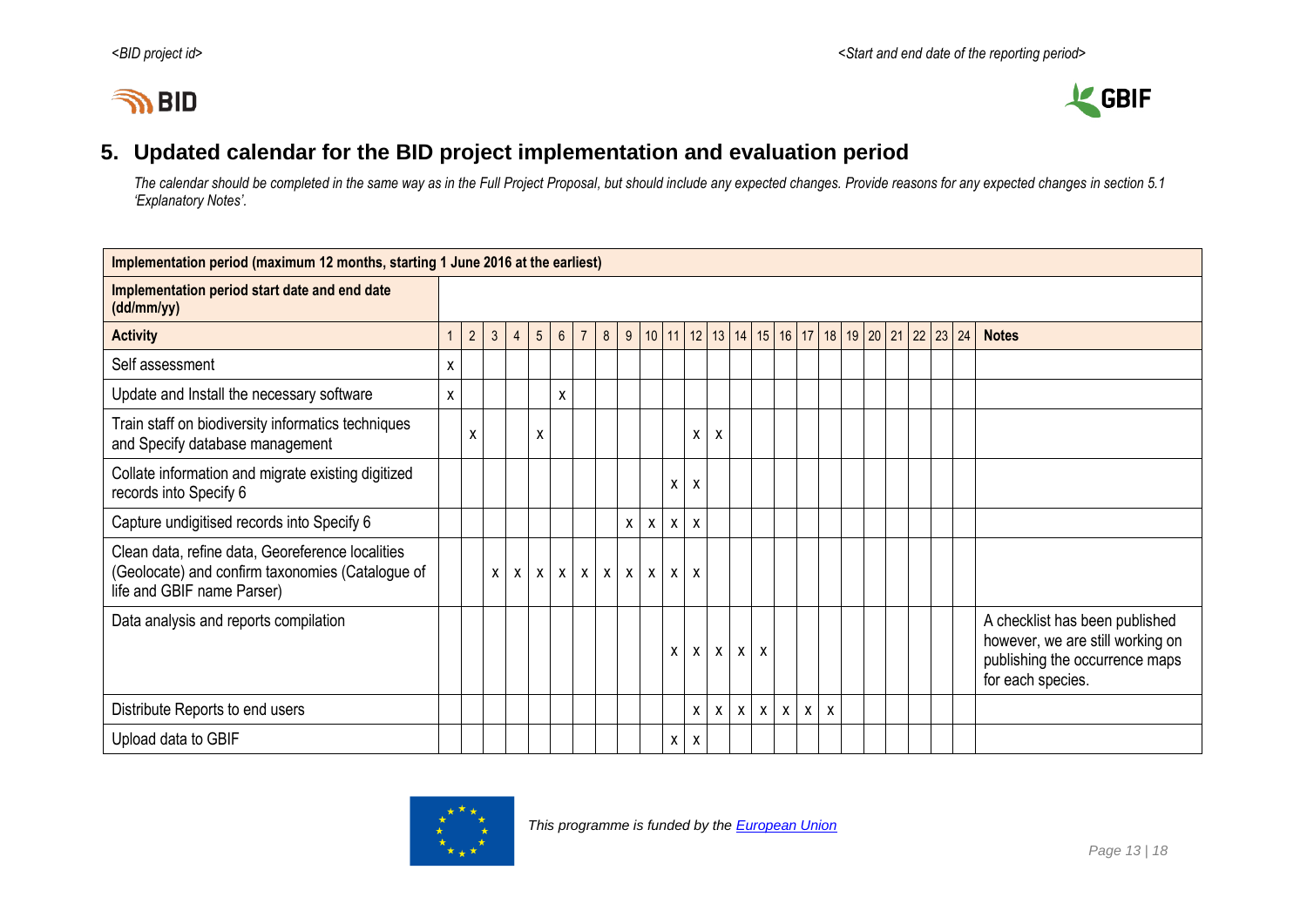| BID ה                            |  |  |  |                           |  |  |    |              |            |   |  |  |  |  | <b>GBIF</b> |  |
|----------------------------------|--|--|--|---------------------------|--|--|----|--------------|------------|---|--|--|--|--|-------------|--|
| Plan and host end users workshop |  |  |  |                           |  |  |    | X            | x          |   |  |  |  |  |             |  |
| Midterm evaluation and reporting |  |  |  | $\mathbf{v}$<br>$\lambda$ |  |  |    |              |            |   |  |  |  |  |             |  |
| Final reporting                  |  |  |  |                           |  |  | X. | $\mathsf{X}$ | $X \mid X$ | X |  |  |  |  |             |  |
|                                  |  |  |  |                           |  |  |    |              |            |   |  |  |  |  |             |  |

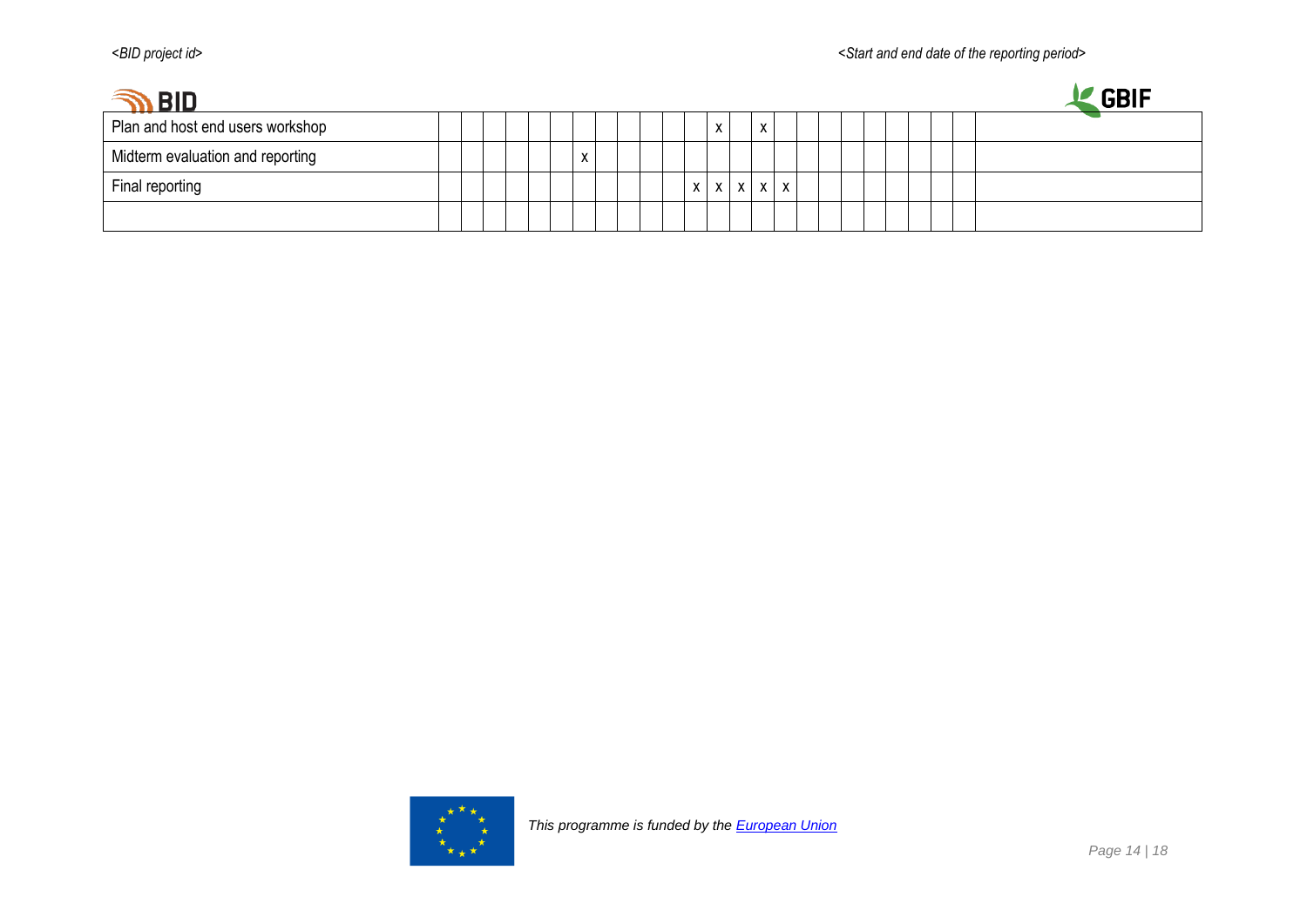



| Evaluation period (maximum 6 months, ending 31 December 2017 at the latest) |   |               |                           |                |                |             |                                                                                                     |  |  |  |  |  |
|-----------------------------------------------------------------------------|---|---------------|---------------------------|----------------|----------------|-------------|-----------------------------------------------------------------------------------------------------|--|--|--|--|--|
| Evaluation period start date and end date<br>(dd/mm/yy)                     |   |               |                           |                |                |             |                                                                                                     |  |  |  |  |  |
| <b>Activity</b>                                                             |   | $\mathcal{P}$ | $\overline{3}$            | $\overline{4}$ | 5 <sup>5</sup> |             | 6 Notes                                                                                             |  |  |  |  |  |
| Publish Data through GBIF                                                   |   | x             | $\boldsymbol{\mathsf{x}}$ |                |                |             |                                                                                                     |  |  |  |  |  |
| Publish Data through the Museum website and<br>Facebook webpage             | X |               |                           |                |                |             | A data paper has also been sent for technical review to Journal of Biosciences.                     |  |  |  |  |  |
| End Users workshop                                                          | χ |               |                           |                |                |             |                                                                                                     |  |  |  |  |  |
| Checklists and Maps                                                         |   | X             | $\mathsf{x}$              | X              | $\mathsf{x}$   | $\mathbf x$ | The maps were submitted to the web developer who has been woring on uploading them onto our website |  |  |  |  |  |
|                                                                             |   |               |                           |                |                |             |                                                                                                     |  |  |  |  |  |

**5.1. Explanatory notes:**

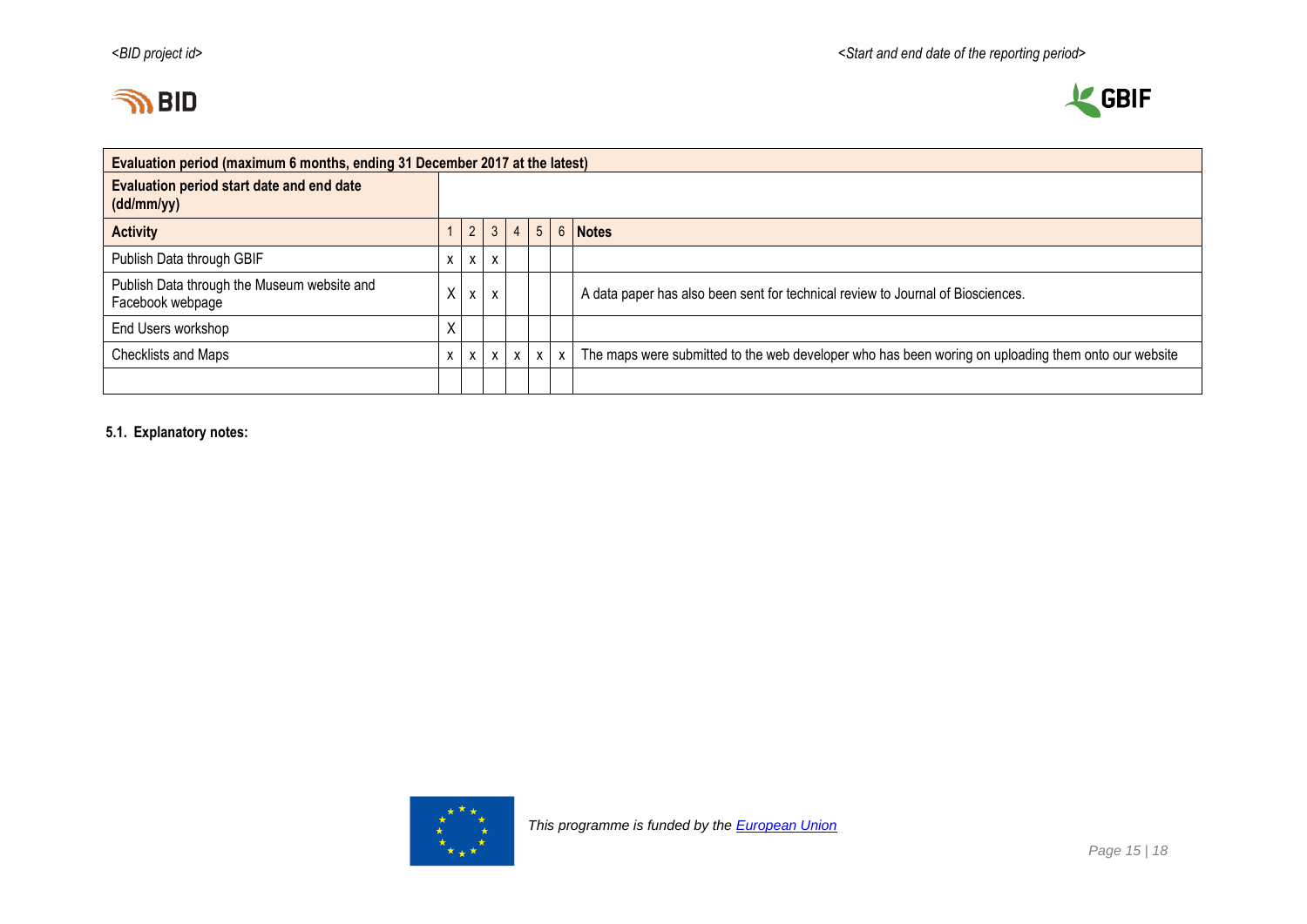



# <span id="page-15-0"></span>**6. Sustainability plans**

*Explain the approach that will be taken to ensure the sustainability of the project's results after the end of your project (500 words maximum)*

Data posters were sent to Dambari Wildlife Trsut, NUST and National Parks and Wildlife to ensure that researchers and students have an appreciation of what the mammalogy collection holds. This enabled them to have baseline data which can be used for comparative analysis in some studies or even DNA mapping particularly in areas where certain species are becoming extinct. Our future aim is to send the same information to the Parks and Wildlife Authority in all 5 regions of the country and to all the Universities that have Wildlife management courses because our data covers all the areas in and around Zimbabwe. This is after discovering that we have a diverse pool of locations that are not only Matopos National Park but other areas as well. Wildlife socities, policy makers such as the National Biodiversity Strategy team will also be sent posters in the future and we hope with this information they will be more invested in utilising both published and unpublished historical data. Our data will be published in Arnoldia which is one of the Museum papers and this will ensure that data stays available not only to locals but also to international tourists that may not know about GBIF and our website. Data will also be published on the Museum website as well as on our facebook page and this will be be available for everyone to utilise.

We will also hold a workshop betweem end of July and early August 2017 where we will finalise data sharing agreements with the Parks and Wildlife (Matopos Region) and National University of Science and Technolgy. This is where our data will be presented and we hope to discuss more ways in which data can be disseminated.

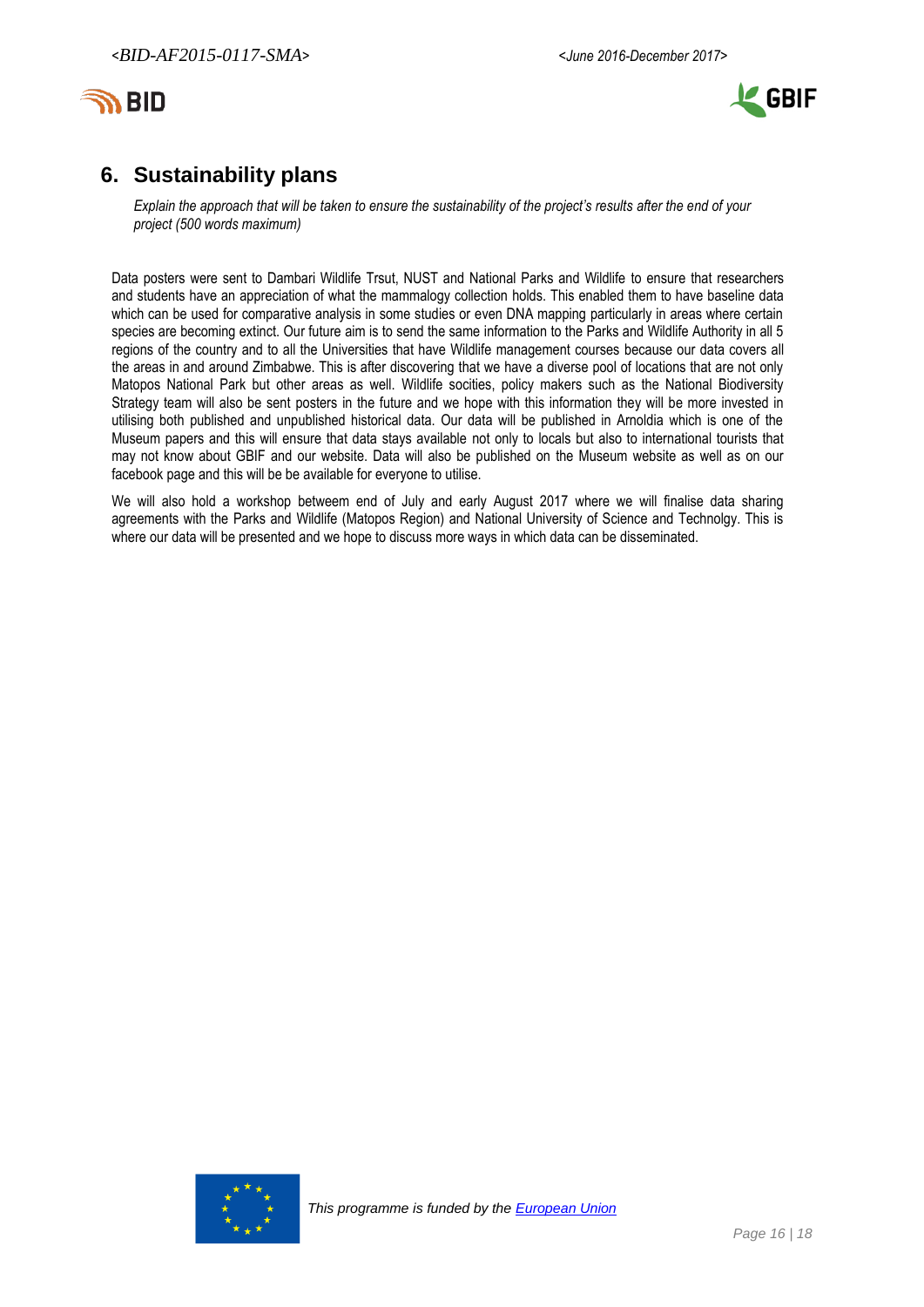



# <span id="page-16-0"></span>**7. Beneficiaries/affiliated entities and other cooperation**

#### **7.1. Relationship with project partners**

*Please describe the relationship between your project coordinating team/institution and your project partners, and with any other organisations involved in implementing your BID project.*

National University of Science and Technology, Department of Forestry and Wildlife Management. The research staff and students within the department of Forest Resources and wildlife Management are in need of biodiversity data e.g. species checklist and species distribution maps of biodiversity in Zimbabwe to use in their applied research in sustainable conservation and monitoring of biodiversity in Zimbabwe. They visit the museum and some conduct their research projects in the museum. To increase visibility at the university we are going to distribute posters to the wildlife departments not only at the local university but to all the universities.

The Parks and Wildlife Authority are also in need of the baseline information that the museum currently houses. This is not only for the large mammals but even for the smaller mammals as well. National Parks has been working with the Arachnids and Entomology department in collecting specimens and we are looking into expanding this relationship to cater for the conservation of mammalian species as well.

Both these takeholders and a local NGO Dambari Wild Trust took their time to go through the IP and the poster forwarded to them and gave recommendations as to how we can improve the current dataset and future datasets.

#### **7.2. Links to other projects and actions**

*Where applicable, outline any links and synergies you have developed with other actions, e.g. GBIF nodes, other BID funded projects, etc. If your organization has received previous grants in view of strengthening the same target group, how far has your BID project been able to build upon/complement the previous project(s) ?*

The mammalogy project collaborated with entomology project (under project coordinator Kudzai Mafuwe) in conducting a workshop on bioinformatics which was held in October at the Natural History Museum.

The project leader also attended a workshop organised by the Entomology regional project (African Insect Atlas), and this were links were made with the IT department of Kenya especially in helping to set up specify. This is because Kenya has been involved with GBI for a while and they have reletive experience in most digitisation softwares. This link was extended to out IT officer who is part of both the mammalogy and entomology projects. This has helped the project in overcoming hurdles by providing insight on critical digitizing protocols that we were experiencing in our project, particularly in open refine.

# <span id="page-16-1"></span>**8. Visibility**

*Please refer to th[e BID guidelines](http://bid.gbif.org/en/community/communication-guidelines/)*

#### **8.1. Visibility of the BID project**

*How is the visibility of your BID project being ensured?*

Before all the workshops started the EU, GBIF and BID project were acknowledged alongside the Natural History Museum*.* The materials used such as writing sheets also had the GBIF, EU, BID logo on them and the workshop was made public on the Natural history Museum facebook page and website. Similarly in all the papers that will be published these organisations will be acknowledged. Our findings and link to the IPT where our data is published has been shared on the museum website. We also sent out posters to three institutions and they have since been pinned on their walls were they are easily accessible.

#### **Short summary**

Before all the workshops started the EU, GBIF and BID project were acknowledged alongside the Natural History Museum*.* The materials used such as writing sheets also had the GBIF, EU, BID logo on them and the workshop